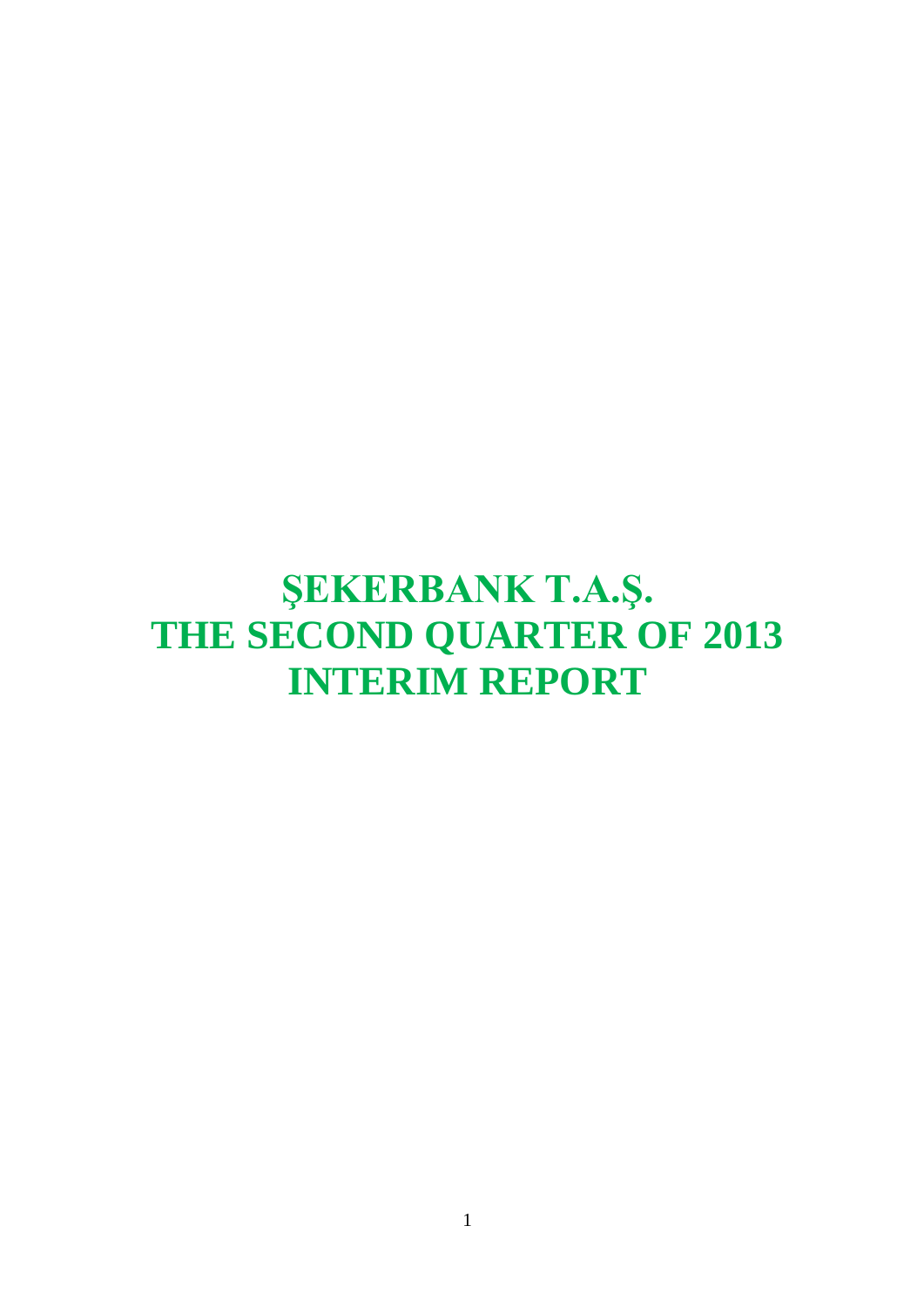# **ŞEKERBANK SECOND QUARTER OF 2013 INTERIM REPORT**

# **GENERAL INFORMATION**

## **Bank's Incorporation Date, Beginning Statue, Changes in the Existing Statue**

Şekerbank T.A.Ş. ('the Bank') was founded in 1953 as a Turkish bank with 14 partners in Eskişehir and started its operations under Pancar Kooperatifleri Bankası A.Ş. in Eskişehir and changed its name to Şekerbank T.A.Ş by moving headquarters to Ankara in 1956. 15 % of the Bank shares were offered to public in 1997 and currently 32.22 % of the Bank shares are publicly offered. One of the main Bank's shareholders, Şekerbank T.A.Ş. Voluntary Pension Fund, provides its members with additional social rights and retirement guarantees in the social security system. The Bank has subsidiaries and affiliates in the sectors of finance and tourism.

| <b>Shareholders</b>                                      | <b>Number of Shares</b> | <b>Nominal</b><br>Value(TRL) | % of Shares |
|----------------------------------------------------------|-------------------------|------------------------------|-------------|
| <b>Sekerbank T.A.S. Voluntary</b><br><b>Pension Fund</b> | 339.787.080,00          | 339.787.080,00               | 33,9787     |
| <b>Samruk Kazyna National</b><br><b>Welfare Fund</b>     | 219.575.906,00          | 219.575.906,00               | 21,9576     |
| <b>BTA Securities JSC</b>                                | 117.638.674,00          | 117.638.674,00               | 11,7639     |
| <b>Sugar Beet Cooperatives</b>                           | 835.677,57              | 835.677,57                   | 0,0836      |
| <b>Publicly Traded</b>                                   | 322.162.662,43          | 322.162.662,43               | 32,2162     |
| <b>Total</b>                                             | 1.000.000.000,00        | 1.000.000.000,00             | <b>100</b>  |

#### **Shareholder Structure**

## **INTRODUCTION**

Sekerbank reached TRL 114 Million net profit as of end of the first half of 2013. The deposit size of the Bank reached TRL 10.633 Million, while the equity size of the Bank over the same period grew by 19,68 %, reaching TRL 1.937 Million. The asset size reached TRL 15.592 Million, while the credit portfolio grew by 18,45 %, reaching TRL 11.238 Million.

The share of the deposits used as the main funding resource of Şekerbank reached 68,20 % of the total liabilities and net worth.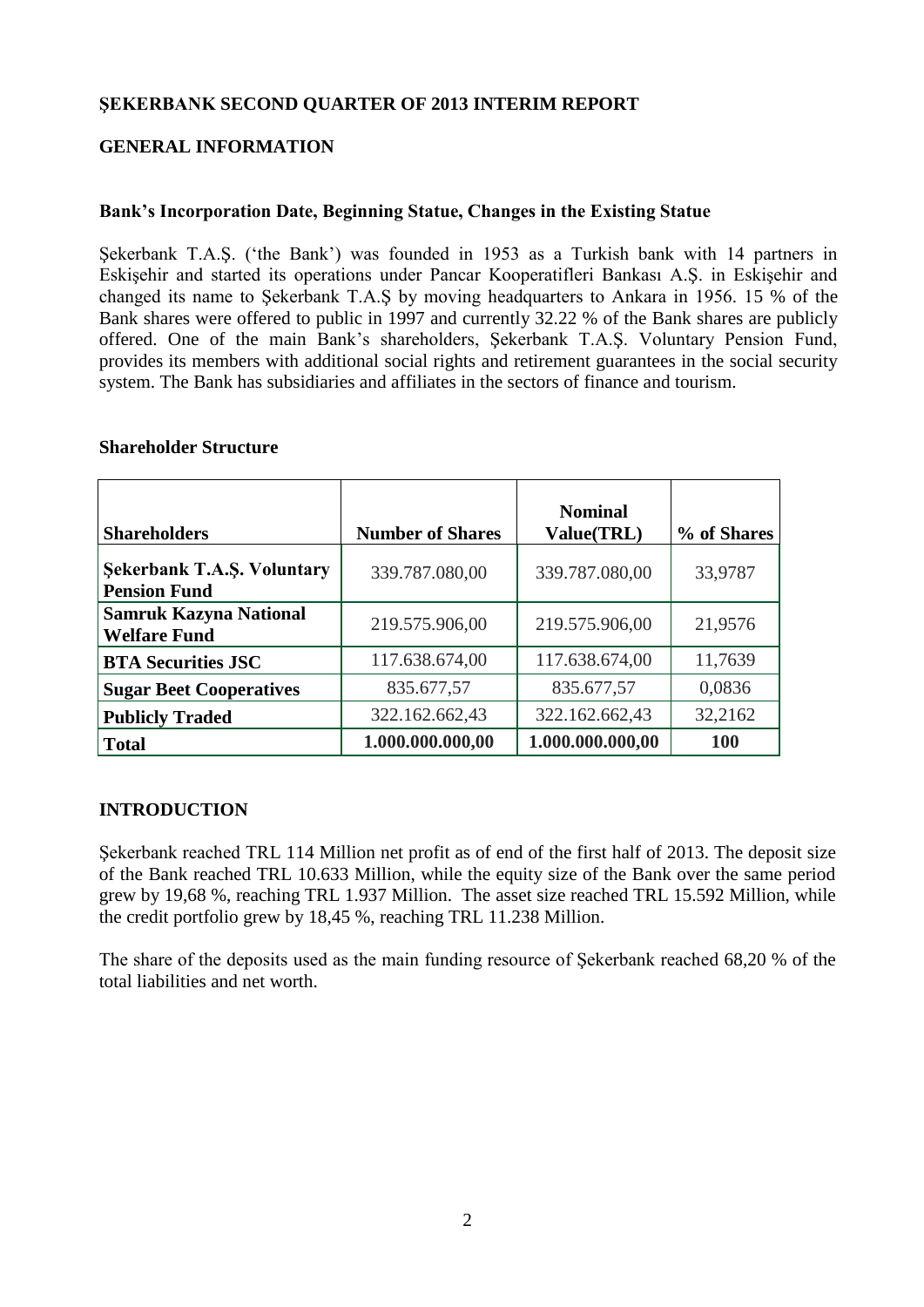# **Message from the Chairman**

Esteemed Shareholders,

We completed the first six month of the  $60<sup>th</sup>$  year of our establishment, became prominent in strategic products and projects, meantime our focused strategy and 'Community Banking' mission declared by us in all platforms and persuaded during the last six years became more distinct in our activities.

Founded in 1953 in Anatolia with small savings of thousands of producers to support production, our bank's activities are organized with the focal point and common ground to support the social and sustainable development every time. In line with that we reach out the segments that cannot benefit from the banking service sufficiently. We serve actively not only in the metropolises but in the Anatolian cities and districts, and in many locations we give our services, we maintain a very important fiduciary relation with the local people thanks to our half-a-century-old branch locations. We consider it as an important richness.

We achieve many firsts through international cooperation in numerous areas from energy efficiency to alternative credit facility process under the sustainable development, and offer our knowledge accumulation in this area to our widespread client profile. We think that this mission becomes much more meaningful within the economic, ecologic and social conjuncture of nowadays.

We keep growing by maintaining our long-standing strategy of supporting the production. As of 30.06.13 the total asset size of our bank, 72 percent of which is composed of loans, increased 5 percent on annual basis, reaching TL 15,6 billion by the end of the first six months.

According to the data of the unconsolidated balance sheet dated 30/06/2013, the deposit size of Şekerbank T.A.Ş. has reached TL 10,6 billion with 13 percent growth on annual basis. As a result of profitable performance last year, our Bank has increased its equity by 20 percent, reaching TL 19 billion as of 30/06/2013.

Today, we gladly see that our expertise in the areas we have focused on and our 'Community Banking' strategy is reflected on both the balance sheet data and the funding cost. Last month, we managed to decrease cost comparing to the previous year. While renewing our syndication with 21 percent increase in volume. Şekerbank's robust financial structure coming from the focused banking approach will continue to be reflected on both the balance sheet data and the decisions of our international business partners from which we obtain funding sources as our expertise is consolidated.

Regards,

Dr. Hasan Basri Göktan Chairman of the Board of Directors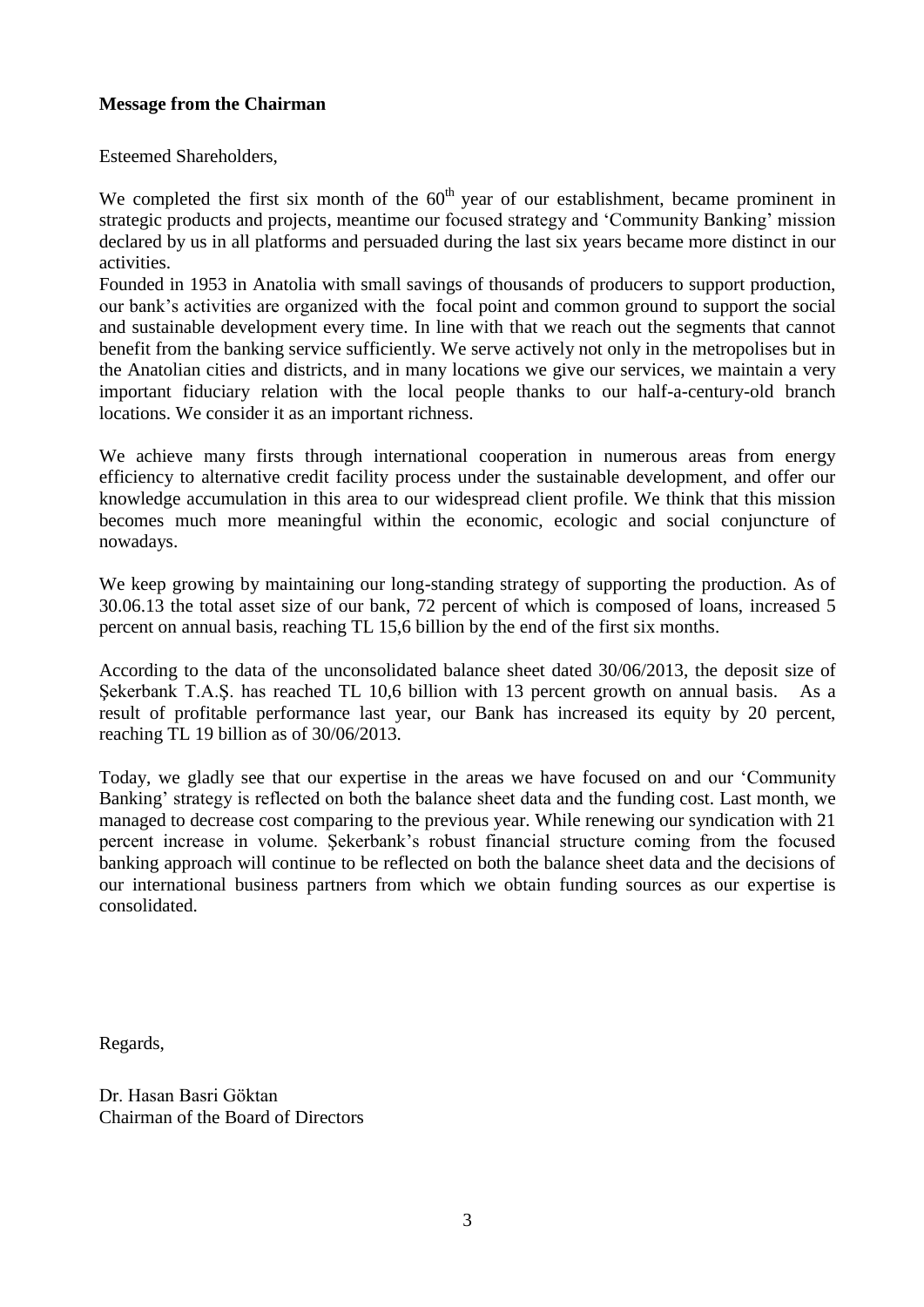# **Message from the General Manager**

Our Dear Shareholders,

According to our unconsolidated financial statements dated 30/06/2013, Şekerbank reached TL 114 million net profit in the first six months of this year.

During 'Meetings with Producing Anatolia', which we have organized in connection within our  $60<sup>th</sup>$  anniversary, to encourage production, new investments, and support the rise of new brands from Anatolia, all our personnel from the General Management to Branches by listening to the needs of the provinces developed new solutions for them. After Afyonkarahisar, Malatya, and Rize we met producers, SMEs, and our craftsmen in Kahramanmaraş.

Our agricultural banking experts have visited almost 7 thousand 800 villages and interviewed 235 thousand farmers within the scope of Anatolia Tours intended for the agricultural sector, which we have been doing every year since 2008. This is the sixth year when, within the Hasat Kart Anatolia Tour frame, our expert teams have visited from March 20, 2013 to the end of May almost 1300 villages and talked one to one to almost 40 thousand farmers.

As a 60-year-old deep-rooted institution founded to finance agriculture, we have a special accumulation of knowledge in local banking. Most of our branches have been serving at the same locations for half a century. With our structure, we have been pursuing a credit policy supporting production from past to present. We allocate half of our loan portfolio to SMEs. During the first six month we again have given priority in our credit facility policy to farmers, craftsmen, small enterprises, and SMEs in the first six months of this year as well.

Despite of the uncertainty in the global markets and unease caused by this uncertainty in the developing markets, we displayed a good credit performance in the second quarter thanks to the investment appetite of our widespread client base in Anatolia.

As of the end of the first six months, our total credit volume has risen to TL 11,2 billion, growing 18,5 percent on annual basis. With the impact of our agricultural and enterprise banking field activities in Anatolia, the six-month growth rate in credits since the beginning of the year is 11,4 percent.

With our branch network covering 70 cities and 92 non-central districts, we will continue to be a bank with the 'Community Banking' mission, supporting production and occupying a special place in the social and economic memories of our country.

Respectfully,

Meriç Uluşahin General Manager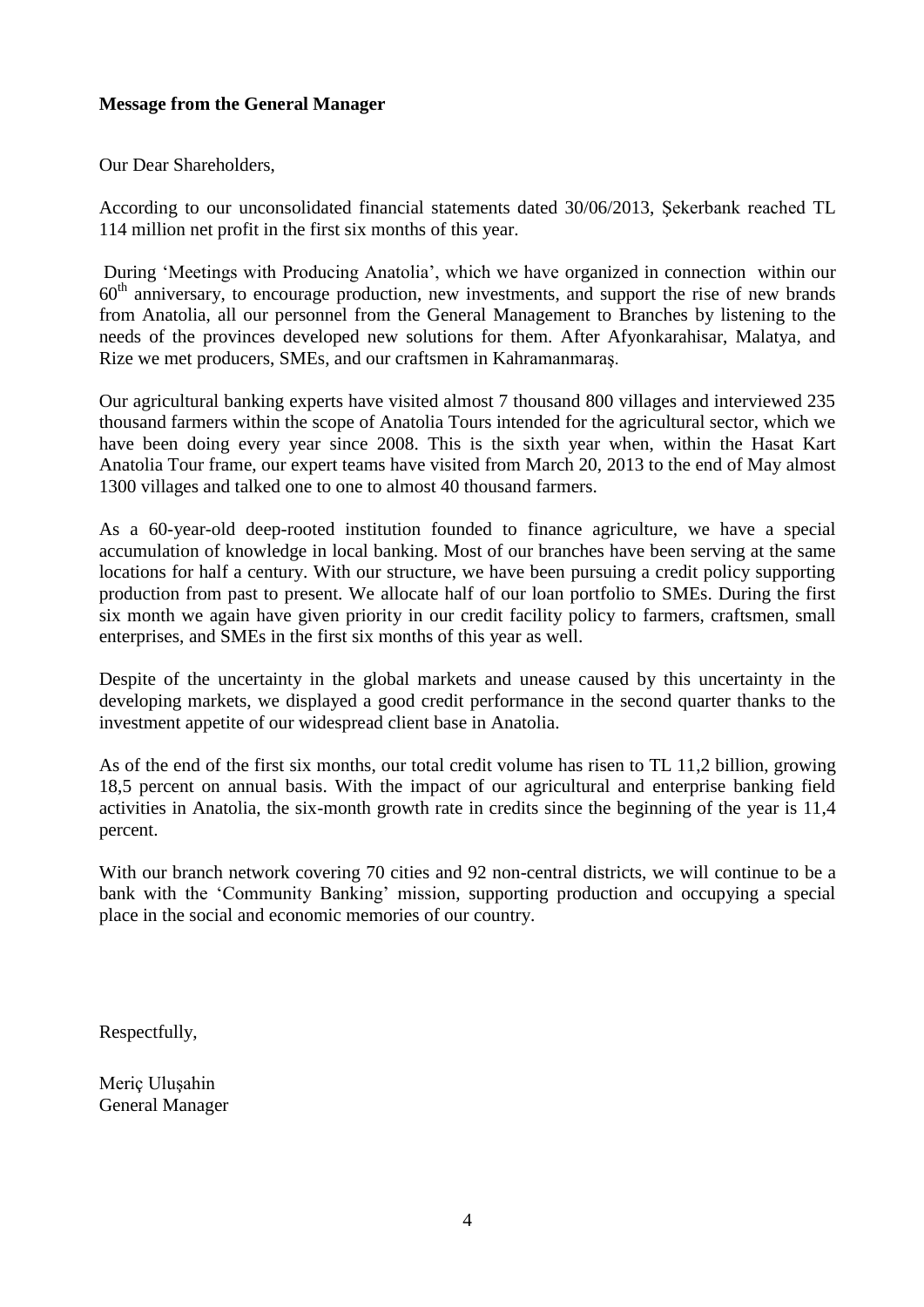## **Şekerbank by Numbers**

| <b>Financial Highlights</b>   | 30.06.2013 | 30.06.2012 |
|-------------------------------|------------|------------|
| (TRL thousand)                |            |            |
| Assets                        | 15.591.554 | 14.864.153 |
| Loans (Net)                   | 11.238.019 | 9.487.701  |
| Securities                    | 1.876.918  | 3.374.150  |
| Equity                        | 1.936.791  | 1.618.290  |
| Deposits                      | 10.633.061 | 9.437.455  |
| <b>Profit Before Taxation</b> | 147.209    | 157.002    |
| Net Profit                    | 114.233    | 120.577    |

| <b>Financial Ratios</b> | 30.06.2013 | 30.06.2012 |
|-------------------------|------------|------------|
| Net Profit / Assets*    | 1,47%      | 1,62%      |
| Net Profit / Equity*    | 11,80%     | 14,90%     |
| Securities / Assets     | 12,04%     | 22,70%     |
| Loans (Net) / Assets    | 72,08%     | 63,83%     |
| Deposits / Assets       | 68,20%     | 63,49%     |

*\* Annualized*

#### **Chairman and the Members of the Board of Directors, General Manager as of 30.06.2013**

| <b>Name</b>               | <b>Title</b>                                      |
|---------------------------|---------------------------------------------------|
| Dr. Hasan Basri GÖKTAN(*) | Executive Chairman of the Board of Directors      |
| <b>Viktor ROMANYUK</b>    | Vice Chairman of the Board of Directors           |
| Meric ULUSAHIN            | Member of the Board of Directors, General Manager |
| Emin ERDEM                | Executive Member of the Board of Directors        |
| Nariman ZHARKINBAYEV      | Executive Member of the Board of Directors        |
| Erdal BATMAZ              | Executive Member of the Board of Directors        |
| Halil Can YEŞİLADA(**)    | Independent Member of the Board of Directors      |
| <b>Askhat BEISENBAYEV</b> | Member of the Board of Directors                  |
| Khosrow Kashani ZAMANI(*) | Member of the Board of Directors                  |
| Zhandos YESSENBAY(**)     | Independent Member of the Board of Directors      |
| <b>Ulf WOKURKA</b>        | Member of the Board of Directors                  |
| Üzeyir BAYSAL             | Independent Member of the Board of Directors      |

*(\*)Chairman of the Board of Directors Dr. Hasan Basri Göktan holds shares (0.05%) with a nominal value of TRL 501 Thousand, Khosrow Kashani Zamani, member of the Board of Directors, holds shares (0.012%) with a nominal value of TRL 122 Thousand acquired through the public offering.*

*(\*\*) According to Communiqué Regarding Determination and Enforcement of Corporate Governance Principles of CMB, Serial :IV No:56, Audit Committee members of the banks are accepted as independent members of the Board of Directors. Halil Can Yeşilada and Zhandos Yessenbay are Audit Committee Members of the Bank.*

| <b>Name</b>            | <b>Title</b>                                              |
|------------------------|-----------------------------------------------------------|
| Abdullah Yücel AKBULUT | Loan Monitoring and Proceedings Executive Vice President  |
| Cetin AYDIN            | Financial Control and Operations Executive Vice President |
| Nejat BİLGİNER         | Human Resources Executive Vice President                  |
| Zafer ERSAN            | <b>Audit Executive Vice President</b>                     |
| Ramazan KARADEMİR      | Credit Management Executive Vice President                |
| Orhan KARAKAS          | Corporate and Commercial Banking Executive Vice President |
| Salih Zeki ÖNDER       | <b>Financial Institutions Executive Vice President</b>    |

#### **Executive Vice Presidents as of 30.06.2013**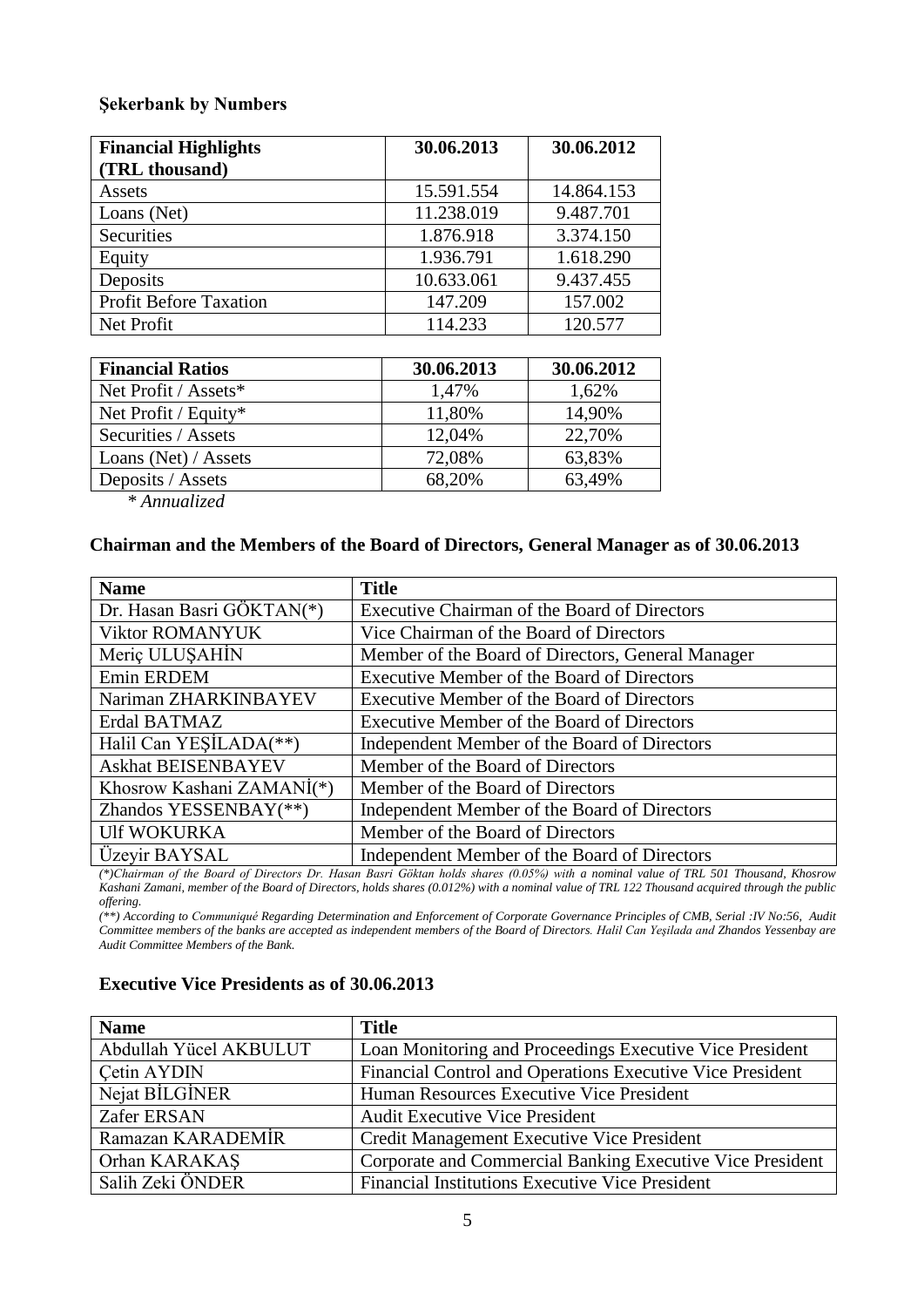| Abdurrahman ÖZCİĞER  | <b>Retail Banking Executive Vice President</b>         |
|----------------------|--------------------------------------------------------|
| Tanol TÜRKOĞLU       | <b>Information Technology Executive Vice President</b> |
| Halit Haydar YILDIZ  | <b>SME Banking Executive Vice President</b>            |
| Hüseyin SERDAR $(*)$ | <b>Support Services General Secretary</b>              |

*(\*)General Secretary Hüseyin Serdar holds shares (0.003%) with a nominal value of TRL 26.7 Thousand acquired through the public offering.*

#### **Summary on the Bank's Services and Fields of Activity**

The Bank's fields of activities cover extension of all kinds of cash and non-cash loans in Turkish Lira and foreign currencies, carrying out capital market transactions, accepting deposits in TRL and FC and providing other banking services. As of 30 June 2013, the Bank provides service with 3.709 staff, 282 branches in the country.

## **Significant Developments**

- On 15 January 2013 the Bank obtained the approval of the Capital Markets Board of Turkey for the issuance of bonds or similar debt instruments, which are planned to be sold outside of Turkey to the real and legal persons. In relation to the said issuance, Citigroup Global Markets Limited, Standard Chartered Bank and UniCredit Bank AG are authorized to perform a series of "road-show" meetings.
- The international rating agency Moody's has upgraded Şekerbank's foreign currency deposit rating from Ba2 to Ba1. The other ratings remained the same. All ratings seem to be stable.
- The Board of Directors of the Bank has authorized the General Management to issue bonds up to TRL 500 Million with 6 months maturity.
- Our Bank's Board of Directors has authorized the General Management to issue deb t instrument such as bond, etc. having the force of secondary subordinated debt pursuant to article 8 of the "Regulation on Equity of Banks", up to  $\epsilon$ 300 million or equivalent Turkish Lira or foreign currency amount with fixed or floating interest rate and with various orders and maturities, in once or multiple times, provided that the same is sold by our Bank to real and legal persons residing out of Turkey, and file applications regarding the same with the Capital Markets Board and the other competent authorities to obtain the necessary permissions.
- Our Bank repaid syndicated loan that is obtained last year before its maturity and has obtained a new one-year maturity syndicated loan composed of two tranches as US\$ 70 million and  $\epsilon$ 52 million by repaing and the agreement for the said loan has been signed. Our Bank has increased the syndication amount by 21% compared to the last year.
- As of 1 July 2013 JCR Eurasia Rating has upgraded the credit rating of the Bank to "AA- (Trk)" from "A+(Trk)" on the Long Term National scale, which denotes the high investment grade and to "A-1+(Trk)" from "A-(Trk)" on the Short Term National Scale along with 'Stable' outlooks. On the other hand, the Long Term International Local and Foreign Currency ratings have been affirmed as "BBB-".
- As of 10 July 2013, Fitch Ratings has affirmed the Bank's long term foreign currency and local currency notes as "BB-", short term notes as "B", national note as "A+(TUR)"; financial capacity note as "bb-"; supporting note as "5" and outlook as stable.